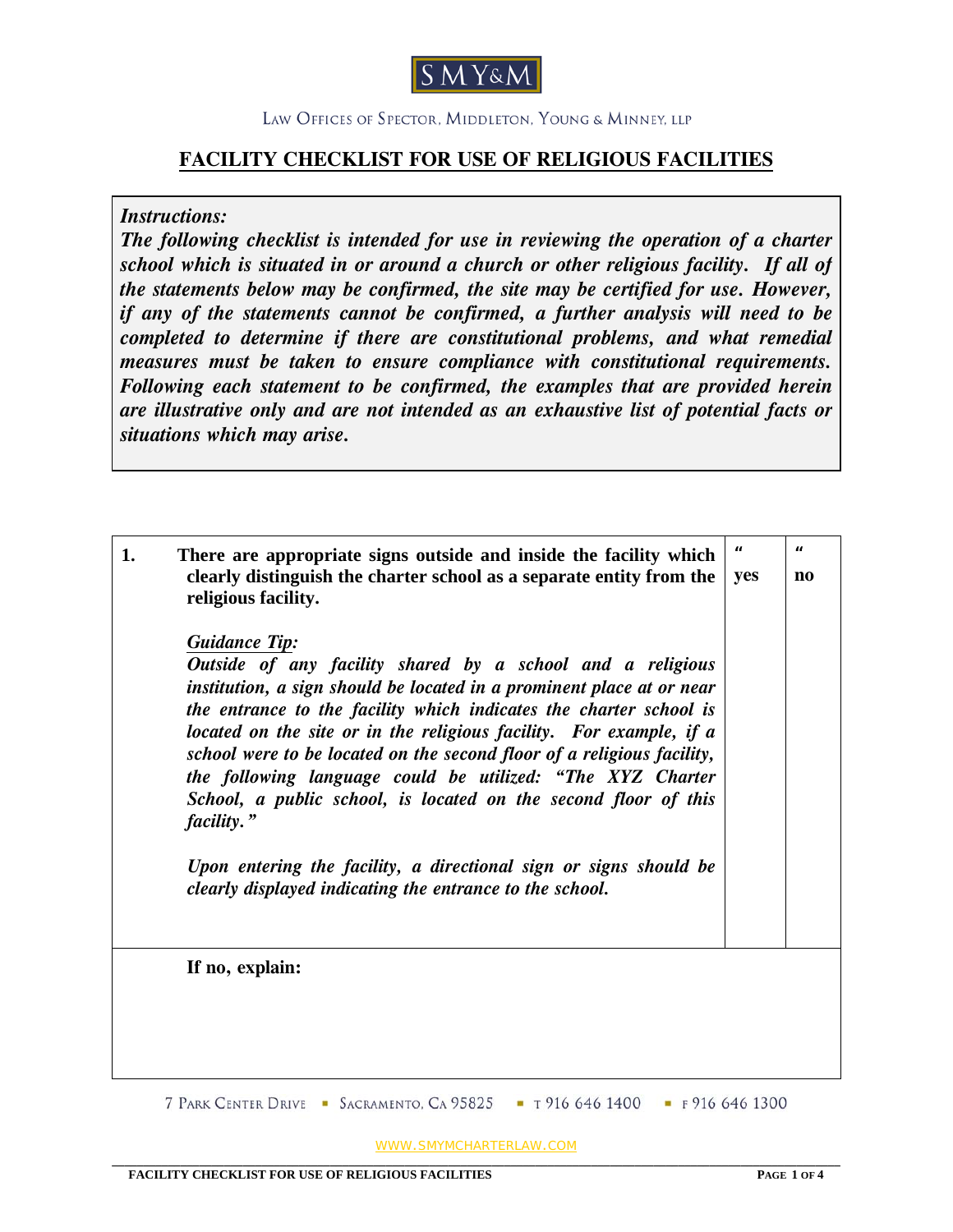

| 2. | The lease of the area of the facility used by the charter school<br>primarily for the delivery of instruction to which pupils have<br>regular access does not contain religious symbols, posted<br>religious messages, pictures, books or writings which indicate a<br>preference for religious beliefs.                                 | Ħ<br>yes                         | Ħ<br>no                  |
|----|------------------------------------------------------------------------------------------------------------------------------------------------------------------------------------------------------------------------------------------------------------------------------------------------------------------------------------------|----------------------------------|--------------------------|
|    | <b>Guidance Tip:</b><br>Statues of Jesus, the Virgin Mary, or like religious symbols, a<br>crucifix, religious or biblical references, pictures or writings<br>should not be publicly displayed in areas frequented by students.<br>If such items do appear, they should be covered up or removed<br>during regular school hours.        |                                  |                          |
|    | If no, explain:                                                                                                                                                                                                                                                                                                                          |                                  |                          |
| 3. | The School's space is not being utilized by the religious facility or<br>its employees during the school day for any purpose.<br><b>Guidance Tip:</b>                                                                                                                                                                                    | $\boldsymbol{\mathit{u}}$<br>yes | $\boldsymbol{\mu}$<br>no |
|    | Space used for instructional or operational purposes (i.e., the<br>school office, counseling office, etc.) should not be physically<br>shared by the school and representatives of the religious facility<br>during school hours. Pupils and parents should be capable of<br>transacting with school employees without being required to |                                  |                          |

**If no, explain:** 

7 PARK CENTER DRIVE • SACRAMENTO, CA 95825 • T 916 646 1400 • F 916 646 1300

WWW.SMYMCHARTERLAW.COM \_\_\_\_\_\_\_\_\_\_\_\_\_\_\_\_\_\_\_\_\_\_\_\_\_\_\_\_\_\_\_\_\_\_\_\_\_\_\_\_\_\_\_\_\_\_\_\_\_\_\_\_\_\_\_\_\_\_\_\_\_\_\_\_\_\_\_\_\_\_\_\_\_

*address church personnel within the facility.*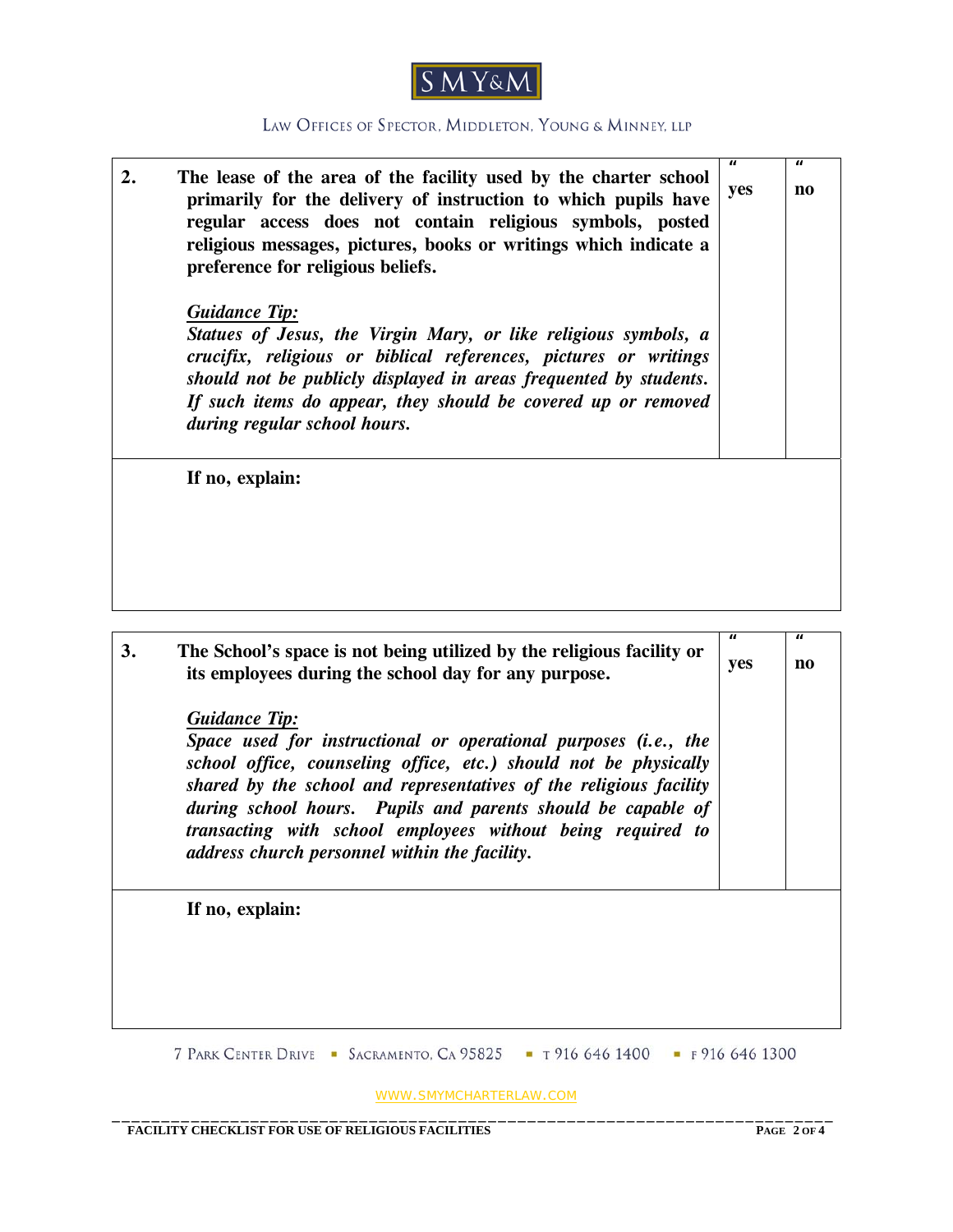

| 4. | During the school day, there are no visible or audible religious<br>activities ongoing at the facility that convey a message of<br>endorsement by the school of any religion.<br><b>Guidance Tip:</b><br>If religious activities are ongoing at the site during school hours,<br>these activities must be distinguishable from those of the school.<br>For example, a Bible study could not be concurrently held in the<br>same classroom where regular instruction occurs. Additionally, if<br>a pastor's sermon could be overheard in a classroom or over a<br>loudspeaker in classrooms during the school day, modifications of<br>the space would need to occur. | П<br>yes                  | Ш<br>no                  |
|----|----------------------------------------------------------------------------------------------------------------------------------------------------------------------------------------------------------------------------------------------------------------------------------------------------------------------------------------------------------------------------------------------------------------------------------------------------------------------------------------------------------------------------------------------------------------------------------------------------------------------------------------------------------------------|---------------------------|--------------------------|
|    | If no, explain:                                                                                                                                                                                                                                                                                                                                                                                                                                                                                                                                                                                                                                                      |                           |                          |
| 5. | The presence of employees of the religious facility at the School<br>during the School day does not interfere with the School's<br>operation and does not convey a message of endorsement of<br>religion.                                                                                                                                                                                                                                                                                                                                                                                                                                                            | $\boldsymbol{\mu}$<br>yes | $\boldsymbol{\mu}$<br>no |
|    | <b>Guidance Tip:</b><br>If employees, volunteers, or clergy of the religious institution are<br>required to access school space during the school day, such access<br>should be minimal and non-disruptive to the school activities.                                                                                                                                                                                                                                                                                                                                                                                                                                 |                           |                          |
|    | If no, explain:                                                                                                                                                                                                                                                                                                                                                                                                                                                                                                                                                                                                                                                      |                           |                          |

7 PARK CENTER DRIVE • SACRAMENTO, CA 95825 • T 916 646 1400 • F 916 646 1300 WWW.SMYMCHARTERLAW.COM